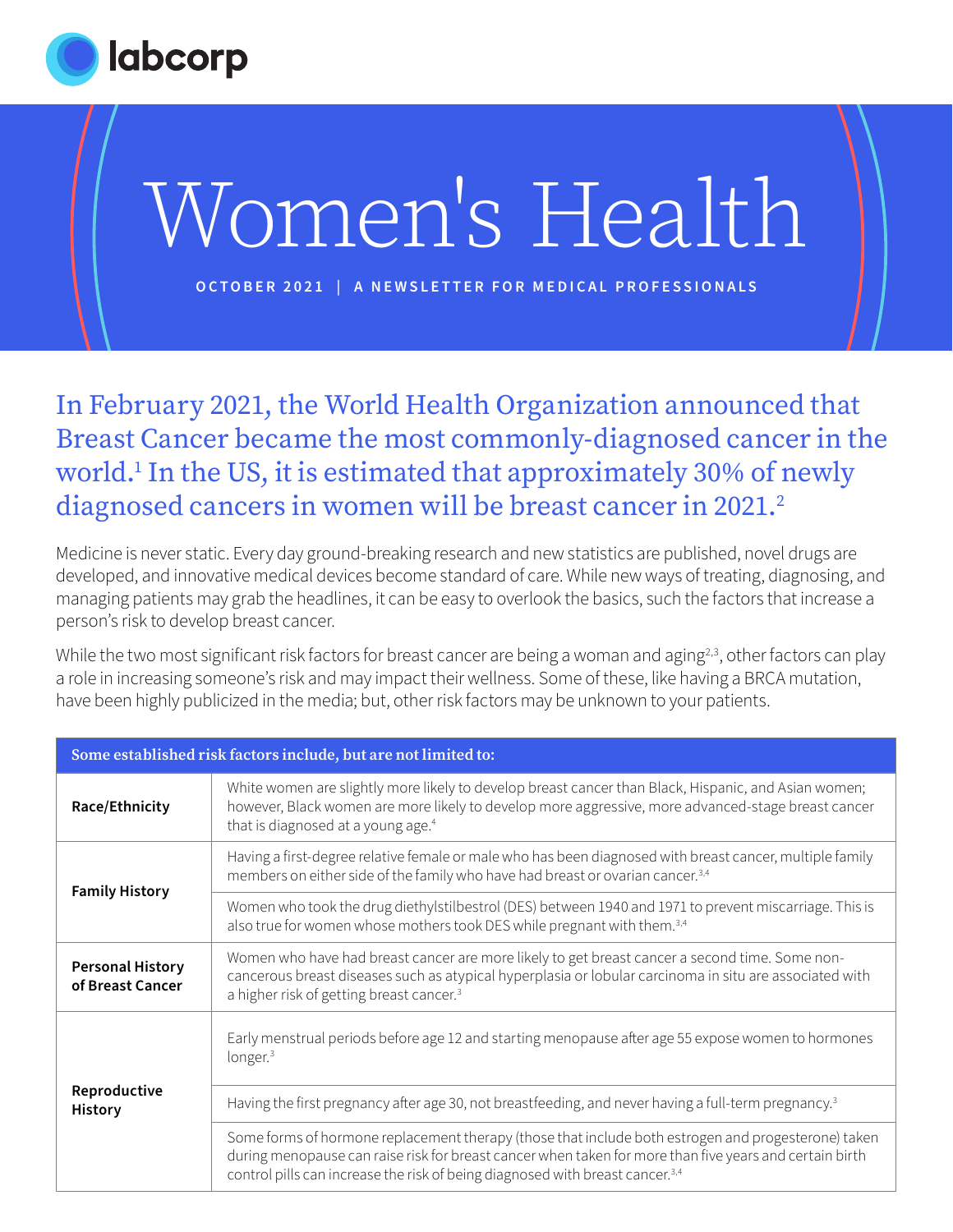| <b>Radiation to Chest</b><br>or Face Before<br>Age 30 | Women with previous treatment using radiation therapy to the chest or breasts for another cancer or to<br>the face as an adolescent to treat acne. <sup>3,4</sup> |
|-------------------------------------------------------|-------------------------------------------------------------------------------------------------------------------------------------------------------------------|
| Lifestyle                                             | Lack of physical activity $3,4$                                                                                                                                   |
|                                                       | Being overweight or obese, especially after menopause <sup>3,4</sup>                                                                                              |
|                                                       | Drinking alcohol (studies show that a woman's risk for breast cancer increases with the more alcohol she<br>$drinks$ <sup>3-5</sup>                               |
|                                                       | Smoking is linked to a higher risk of breast cancer in younger, premenopausal women. <sup>4</sup>                                                                 |

In recent years, research has suggested other risk factors may have an impact on someone's risk to develop breast cancer. Some of these emerging risks include:

**Low Vitamin D Levels** - Vitamin D may play a role in controlling normal breast cell growth and may be able to stop breast cancer cells from growing.4

**Light Exposure at Night** - Results of several studies suggest that women who work at night or who live in areas with high levels of external light at night (e.g. street lights) have a higher risk of breast cancer.<sup>4</sup>

**Eating Unhealthy Food** - Diet is thought to be at least partly responsible for about 30% to 40% of all cancers.<sup>4</sup>

**Exposure to Chemicals** - Research suggests that things such as cosmetics, plastics, and lawn/garden products can contain particular chemicals that may contribute to increased cancer risk when there have been certain levels of exposure.<sup>4</sup>

**Exposure to Chemicals When Food Is Grilled** - Research has shown that women who ate a lot of grilled, barbecued, and smoked meats while consuming very few fruits and vegetables had a higher risk of breast cancer compared to women who didn't eat a lot of grilled meats.4

While not everyone with risk factors will develop breast cancer, knowing and understanding these factors may be important to many women, especially those with a family history of breast cancer or who have a family member with a known mutation in a breast cancer susceptibility gene. Empowering your patients to make lifestyle changes, where feasible, and seek out preventive care may help to reduce their cancer risk. Because empowering your patients to understand the value of preventive care is as important to us as it is to you.



[For more information on how Labcorp can help you with your preventive](https://www.integratedgenetics.com/)  care and wellness initiatives, please visit **integratedgenetics.com** or contact your local Labcorp representative.